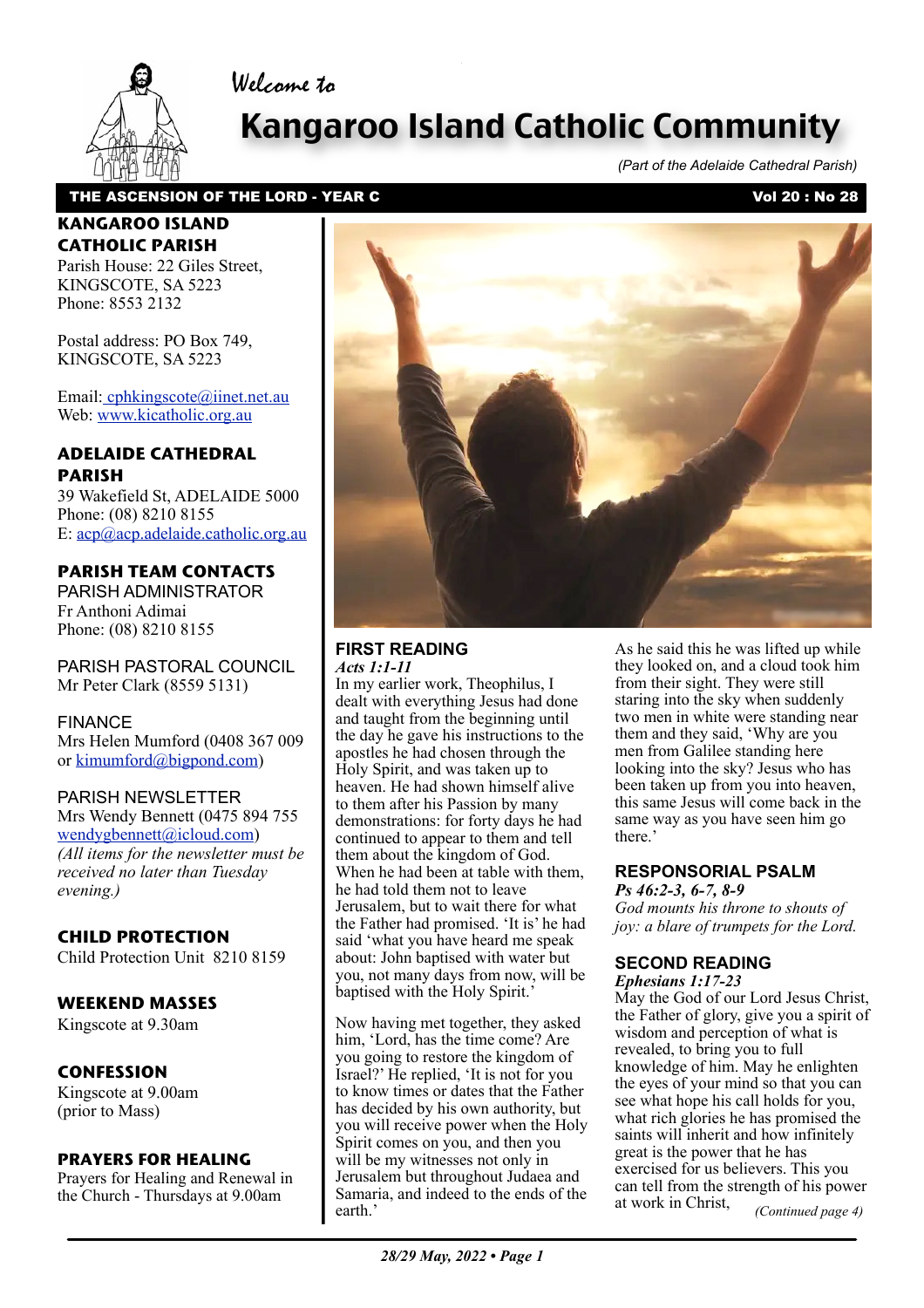

## **Bulletin Board**

### **PLEASE KEEP THESE PEOPLE IN YOUR PRAYERS**

**Sick:** Bill Roestenburg, Peter Weatherstone, Sue Semler, Mary Connell, Joelle Davidson

**Recently deceased:** Jim Higgins, Marge Brown, Joyce West

**May anniversaries:** Bill Berden, Mary Bradley, Peter Bradley, Baby Burden, Henry Carslake, Bob Clare, Jaunito Cruz, Charles Darcy, Timothy Hamm, Lorraine Holohan, Brian Kildea, Mildred Lashmar, Anthony Lonzar, Peter Lonzar, Dorothy McMahon, John Reynolds, Vikki Reynolds, Fiona Smith, Ann Wallace, Sr Pauline Wallace, John Williams, Heather Willmott, Ross Wohling

*Please pray for all the faithful departed and may all our sick parishioners, relatives and friends know the healing love of Christ.*

</u>

### **PARISH ROSTERS**

| Comm             |                    | Reader Cleaning |
|------------------|--------------------|-----------------|
| 29/05 A Clark    | K Hammatt C Berden |                 |
| $05/06$ L Grant  | S Semler           | A Bevan         |
| $12/06$ M Glynn  | P Bennett          | A Bevan         |
| $19/06$ S Semler | A Gibbs            | H Mumford       |
| $26/06$ L Grant  | P Clark            | H Mumford       |

### **PRIEST ROSTER**

*(Often this roster changes if something unforeseen crops up)* 29/05 Fr Anthoni Adimai 05/06 Fr Eldridge D'souza

### **COVID RESTRICTIONS**

For the latest Archdiocesan restrictions please see page 4 of this bulletin. Please keep in mind the importance of social distancing and good hygiene practices.

# **ANNUAL DIOCESAN COUNT OF ATTENDANCE**

The Archdiocesan Count of Attendance, which is used for pastoral planning and financial reporting, finishes this weekend.

### **COMBINED CHURCHES OF KI**

The Combined Churches of Kangaroo Island are holding an Ecumenical Prayer Service at 11.00am on Sunday, 5 June in the Performing Arts Centre of the KICE

Campus, Centenary Avenue. The service will be followed by a shared finger food lunch in the Uniting Church Hall.

These services are a wonderful way to demonstrate one accord in the Christian community of the Island and much thought has gone into the planning of this event by representatives from each Church. This information is on the flier you have been given.

### **GUILD MEETING**

The next Guild Meeting will be held on Monday, 6 June in the Parish House.

### **CONSIDERING A VOCATION TO THE PRIESTHOOD?**

A time of reflection, discussion and prayer with Vicar General Fr Dean Marin will be held on Saturday June 11 at 10.15am in the Sacristy of St Francis Xavier's Cathedral.

For more information contact Fr Dean on: 8210 8122 or

[vicargeneral@adelaide.catholic.org.au](mailto:vicargeneral@adelaide.catholic.org.au)

### **ST VINCENT PALLOTTI SCHOLARSHIP TRUST**

The St Vincent Pallotti Scholarship Trust offers scholarships to enable lay people to further their understanding and skills in leadership/ministry or a specialised activity, such as promoting faith enhancement, social justice and pastoral care.

Closing date for application is July 29. More information and application forms available at [https://](https://Pallottine.org.au/scholarships/st-vincent-pallotti-scholarship-for-lay-ministry.html) [Pallottine.org.au/scholarships/st](https://Pallottine.org.au/scholarships/st-vincent-pallotti-scholarship-for-lay-ministry.html)[vincent-pallotti-scholarship-for-lay](https://Pallottine.org.au/scholarships/st-vincent-pallotti-scholarship-for-lay-ministry.html)[ministry.html](https://Pallottine.org.au/scholarships/st-vincent-pallotti-scholarship-for-lay-ministry.html).

### **CARITAS AUSTRALIA UKRAINE APPEAL**

Our long-standing partner, Caritas Ukraine, is on the ground providing shelter, food, clean water, medicine and psychological support. Donate now to help the people of Ukraine [www.caritas.org.au/ukraine](https://aus01.safelinks.protection.outlook.com/?url=http%3A%2F%2Fwww.caritas.org.au%2Fukraine&data=04%7C01%7CCco-Reception%40adelaide.catholic.org.au%7Cfc58bf7f33d340f2ee9b08da07b447d1%7Cfe51d108d61d407cbcaaaab5af82a7ac%7C1%7C0%7C637830768121954887%7CUnknown%7CTWFpbGZsb3d8eyJWIjoiMC4wLjAwMDAiLCJQIjoiV2luMzIiLCJBTiI6Ik1haWwiLCJXVCI6Mn0%3D%7C3000&sdata=rOXCte9AEd2c89fp5zaw9%2FEi7PK87M7lemKGAncPi%2B8%3D&reserved=0) or call 1800 024 413 toll free. Keep up to date on how Caritas agencies are responding to this crisis [www.caritas.org.au/ukraine-news](https://aus01.safelinks.protection.outlook.com/?url=http%3A%2F%2Fwww.caritas.org.au%2Fukraine-news&data=04%7C01%7CCco-Reception%40adelaide.catholic.org.au%7Cfc58bf7f33d340f2ee9b08da07b447d1%7Cfe51d108d61d407cbcaaaab5af82a7ac%7C1%7C0%7C637830768121954887%7CUnknown%7CTWFpbGZsb3d8eyJWIjoiMC4wLjAwMDAiLCJQIjoiV2luMzIiLCJBTiI6Ik1haWwiLCJXVCI6Mn0%3D%7C3000&sdata=GLRcp0dt1SgGoLPRBlSbLWB%2Fp8GMz2LoehdjvnSFQWg%3D&reserved=0)

## **JOURNEY INTO THE JOY**

**PENTECOST ENCOUNTER** The Catholic Office for Youth and Young Adults (COYYA) is inviting young people of Adelaide (16-35 years) to encounter the many wonders of Pentecost on Saturday June 4.

'Pentecost Encounter' will have a new multi-workshop format including reflection, prayer, discussion, testimony, praise and worship and games, at a new time-slot (1.00pm - 5.30pm).

COYYA is collaborating with St Mary's College, Adelaide to make the event more central to the CBD. Registration is now open at [https://](https://aus01.safelinks.protection.outlook.com/?url=https%3A%2F%2Fwww.trybooking.com%2FBZJDX&data=05%7C01%7CCco-Reception%40adelaide.catholic.org.au%7C3768892bd32343fd910608da314fec66%7Cfe51d108d61d407cbcaaaab5af82a7ac%7C1%7C0%7C637876516609261073%7CUnknown%7CTWFpbGZsb3d8eyJWIjoiMC4wLjAwMDAiLCJQIjoiV2luMzIiLCJBTiI6Ik1haWwiLCJXVCI6Mn0%3D%7C3000%7C%7C%7C&sdata=zg%2Fj9y8sH%2F4lbWzCQU3RBlBjGT8D8mLsDtB6m0RcpRM%3D&reserved=0) [www.trybooking.com/BZJDX](https://aus01.safelinks.protection.outlook.com/?url=https%3A%2F%2Fwww.trybooking.com%2FBZJDX&data=05%7C01%7CCco-Reception%40adelaide.catholic.org.au%7C3768892bd32343fd910608da314fec66%7Cfe51d108d61d407cbcaaaab5af82a7ac%7C1%7C0%7C637876516609261073%7CUnknown%7CTWFpbGZsb3d8eyJWIjoiMC4wLjAwMDAiLCJQIjoiV2luMzIiLCJBTiI6Ik1haWwiLCJXVCI6Mn0%3D%7C3000%7C%7C%7C&sdata=zg%2Fj9y8sH%2F4lbWzCQU3RBlBjGT8D8mLsDtB6m0RcpRM%3D&reserved=0)

### **REFUGEE WEEK 2022** *Prayer Service*

An online prayer service will be hosted by the Australian Catholic Migrant and Refugee Office and the Office for Justice, Ecology and Peace on June 20 at 6pm (AEST). Register now at [https://bit.ly/](https://bit.ly/RefugeeWeek2022Prayers) [RefugeeWeek2022Prayers](https://bit.ly/RefugeeWeek2022Prayers)

### **WALKING IN THE SPIRIT**

*Pilgrimage for the Plenary Council*  People across the country are invited to participate in a national prayer pilgrimage as the Catholic Church in Australia prepares for the Second Assembly of the Fifth Plenary Council of Australia in Sydney from July 3-9.

We pray for the Holy Spirit's guidance and grace for the members who will gather and also for ourselves and the Church, that we may have the courage to follow where God is leading us. For more information visit [www.plenarycouncil.catholic.org.au/](http://www.plenarycouncil.catholic.org.au/walkinginthespirit) [walkinginthespirit](http://www.plenarycouncil.catholic.org.au/walkinginthespirit)

*I'm old enough top remember when paper bags were being blamed for the destruction of trees - and plastic bags were the solution!*

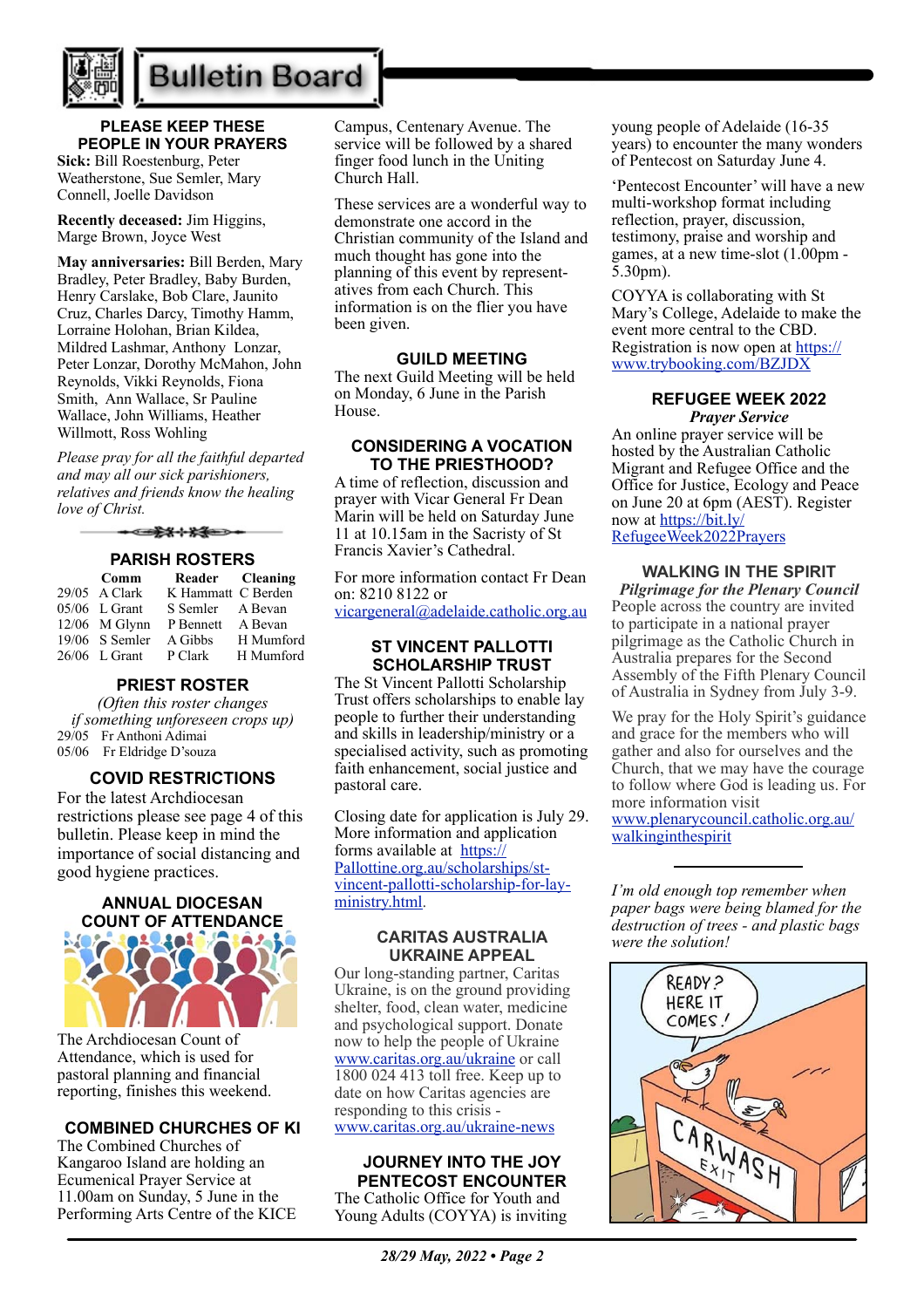

## **Ron Rolheiser column**

*Ronald Rolheiser, a Roman Catholic priest and member of the Missionary Oblates of Mary Immaculate. He is a community-builder, lecturer and writer. His books are popular throughout the English-speaking world and his weekly column is carried by more than sixty newspapers worldwide*

### **NAMING THE PRESENT MOMENT – SOME METAPHORS TO DIGEST**

*Not everything can be fixed or cured, but it should be named properly*. Richard Rohr said that. James Hillman suggests something similar when he wrote that *a symptom suffers most when it doesn't know where it belongs.*

Where does our present moment belong vis-à-vis our faith in God and the relevance of our churches? Are we post-Christian? Are we witnessing the death of God and our churches? Or, is our faith being purified by the very criticisms levelled against it and, despite a massive decline in church attendance, aren't the churches making genuine moral progress on issues like racism, sexism, and social justice in general? Are we dying or maturing? How do we name our present moment?

By way of an answer, I would like simply to offer a series of "metaphors" gleaned from various commentators that attempt a naming. Some of these seemingly contradict each other, but all of them merit some thought. I leave them for you to digest.

1. *Faith is a spent project!* In essence, that's the view of the Enlightenment thinkers, classically expressed in persons like Nietzsche, Freud, Feuerbach, and Marx, who suggest that faith and belief in God are something you eventually outgrow, like belief in Santa and the Easter Bunny. This belief was needed for a time, but it's something we outgrow when we lose our naiveté. God and the churches have had their time in history, and that day is over. Today, this is the belief (or unacknowledged fear) of millions.

2. *Our world is still in diapers!* Pierre Teilhard de Chardin suggests that far from faith being a spent project, it's only in its infancy stage. In an evolutionary view of history and faith, we are still a world in diapers, emerging from the crib. Faith is far from spent! We are just beginning!

3. *A post-Christian West!* That was the view of Cardinal Joseph Ratzinger before he became pope. Interestingly, he never asserted it again explicitly after he became pope, namely, that the secularized world, particularly in North America and Western Europe, is now "post-Christian".

4. *Faith in the secularized world is suffering a certain noonday fatigue!* This is an image offered by Thomas Halik. In his view, faith and the churches aren't dying; they are merely suffering "acedia", the "noonday devil", the fatigue that the early Christian desert writers told us could afflict even the most committed believers.

5. *We are experiencing a crisis of the imagination, not of faith and fidelity.* The conditions of belief have changed radically and our imaginations haven't caught up. This is the view of the renowned philosopher on secularity, Charles Taylor. For him, as believers today we are pioneers, struggling to learn how to live in a (faith) country that we and no one else has ever before inhabited. Small wonder we are struggling.

6. *Secular culture is the adolescent child of Judeo-Christianity and in its adolescent grandiosity our culture sees only its parents' faults.* This is the view of the popular spiritual writer Kathleen Norris and is echoed by Yale philosopher Louis Dupre. As Norris puts it, if you want to visualize the relationship between our secular world and Christianity, watch how a seventeen year-old teenager who is out of sorts with her parents interrelates with them. To this, Dupre adds that grandiose adolescents aren't bad, they just aren't finished growing.

7. *Secularity is a fantasy indulged in by intellectuals.* For ordinary people there are divine whispers behind every door. In real life, religion of some sort is unavoidable. This from French philosopher Chantel Delsol.

8. *Like Jonah, we are in the belly of the whale.* This is one of Richard Rohr's preferred namings. Inside our contemporary doubt and confusion,

God is taking us through a darkness to where we need to be.

9, *Christian vision in the West is the residue of a former seeing, before suffering a detached retina.* This from Walter Kasper. His idea: if someone is born blind, he will not have visual images of outside objects inside of him. However, if someone goes blind sometime in life, he will retain the images of what he once saw, even though he is no longer seeing them. As Christians, we are living too much off past images, and no longer seeing directly with the eyes of faith.

10. *We need "The Benedict Option".* This from Rod Dreher. Heavily secularized culture is asphyxiating our faith. What's needed to save and nurture it is the "Benedict option". Like the great monastic founder, St. Benedict, those of us with a committed faith need to pull away from a culture that is eroding our faith and live out our faith in a "monastic" way, namely by withdrawing and building new kinds of "monasteries" within which to live out our faith and raise our children. Eventually, as has happened before, the world will come to us seeking help and meaning. Who's right? What best names both our symptoms and our moment? There is something to digest in each of these images.

*You can read, or download, Ron Rolheiser's weekly columns from his website at: [www.ronrolheiser.com](http://www.ronrolheiser.com)*

Loving my new gravy boat that I found at my grandads house.